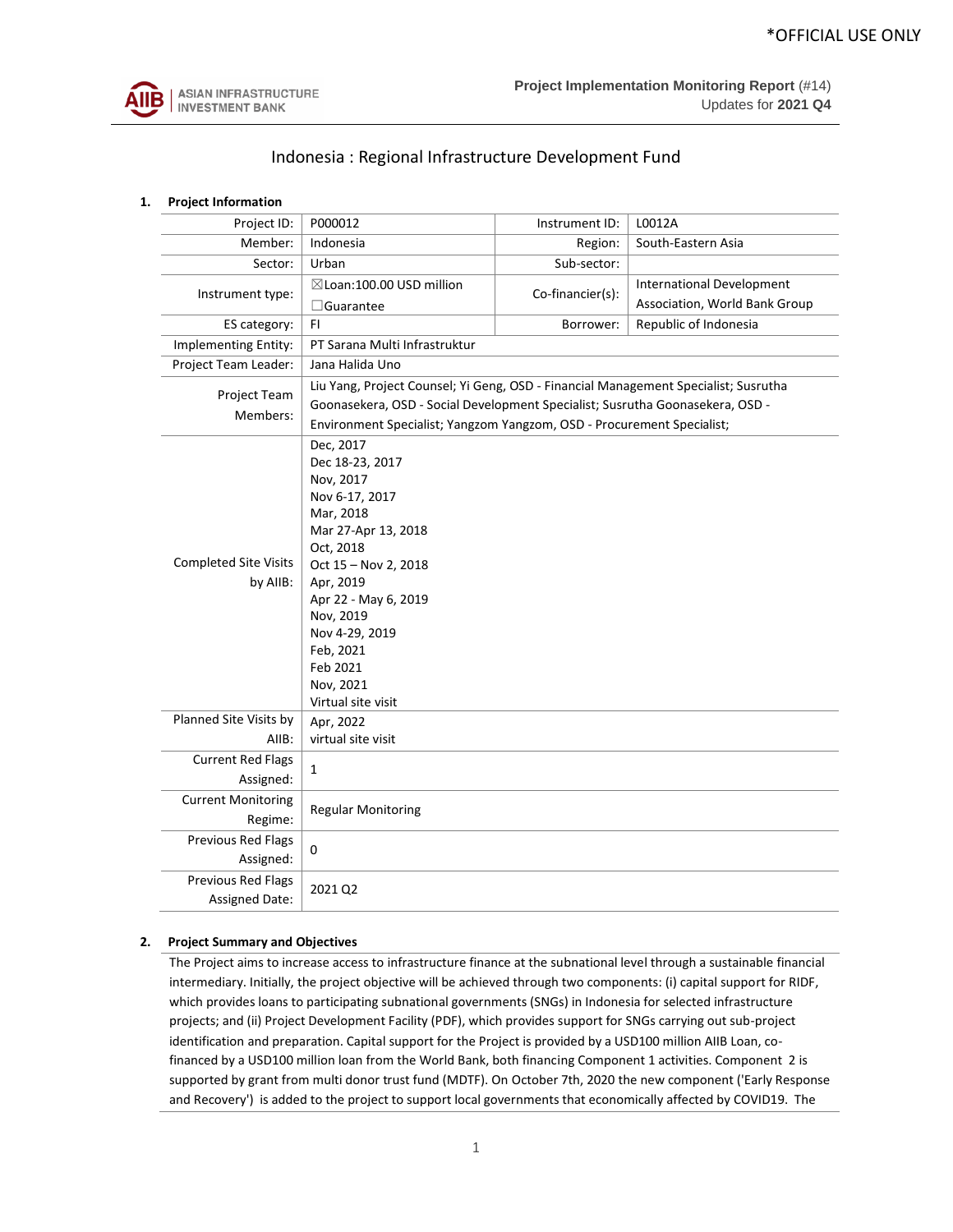

Project is implemented by PT.SMI, which was established in 2009 as a state-owned enterprise owned by Indonesia's MoF, with a mandate to be a catalyst for the acceleration of infrastructure development in the country, through various financing modalities and technical support. The main project beneficiaries are residents in urban areas that will be served by the infrastructure subprojects funded under the project.

## **3. Key Dates**

|                                          | Signing:   Jun. 07, 2017                         |
|------------------------------------------|--------------------------------------------------|
| Restructured (if any): $ $ Jul. 10, 2020 |                                                  |
|                                          | Rev. Closing (if any):   Nov. 30, 2022; Nov. 30, |
|                                          | 2022:                                            |
|                                          |                                                  |

## **4. Disbursement Summary (USD million)**

| Contract Awarded: |       | Cancellation (if any): | 0.00               |
|-------------------|-------|------------------------|--------------------|
|                   |       | Most recent            |                    |
| Disbursed:        | 48.00 | disbursement           | 9.65/Jan. 04, 2022 |
|                   |       | (amount/date):         |                    |
| Undisbursed:      | 52.00 | Disbursement Ratio     | 48.00              |
|                   |       | $(%)1$ :               |                    |

## **5. Project Implementation Update**

The project has made steady but slow progress towards achievement of its project objectives, including: (i) improving the policy and regulatory agenda; (ii) building capacity and systems through the delivery of trainings and guidance notes; and (iii) service delivery through the RIDF portfolio and pipeline. The COVID-19 Pandemic has had an impact on both fiscal and physical capacities of the sub-national governments (SNGs), including for project implementation.

Seven sub-national governments have received project loans to carry out the following nine sub-projects:

- 1. Central Lombok district construction of a public market completed.
- 2. South Halmahera district construction of roads and public market completed.
- 3. North Sulawesi province construction of a general hospital and an eye hospital completed.
- 4. Banjarbaru city construction of a public market completed.
- 5. Tapin district construction of a general hospital underway.
- 6. Southeast Sulawesi province construction of a cardiology hospital underway.
- 7. Kapuas district procurement underway for the construction of roads.

| <b>Components</b>    | <b>Physical Progress</b> | <b>Environmental &amp;</b> | Procurement        | <b>Financial</b>      |
|----------------------|--------------------------|----------------------------|--------------------|-----------------------|
|                      |                          | <b>Social Compliance</b>   |                    | Management            |
| Component 1: Capital | US\$249 million          | PT. SMI has                | Procurement        | Overall FM            |
| Support for RIDF     | has been                 | prepared eight             | process of 8 civil | performance rating is |
| (USD100 M)           | mobilized, which         | <b>Guidance Notes</b>      | work packages      | assessed as           |
|                      | is 62 percent of         | (GNs) for various          | completed. While   | Satisfactory and the  |
|                      | the end target of        | sectors which              | good progress has  | FM risk is Moderate.  |
|                      | US\$400 million.         | included E&S               | been made, SNGs    | The project has been  |
|                      | Thirty-three sub-        | aspects to guide           | are still not      | allocated sufficient  |

<sup>1</sup>Disbursement Ratio is defined as the volume (e.g. the dollar amount) of total disbursed amount as a percentage of the net committed volume.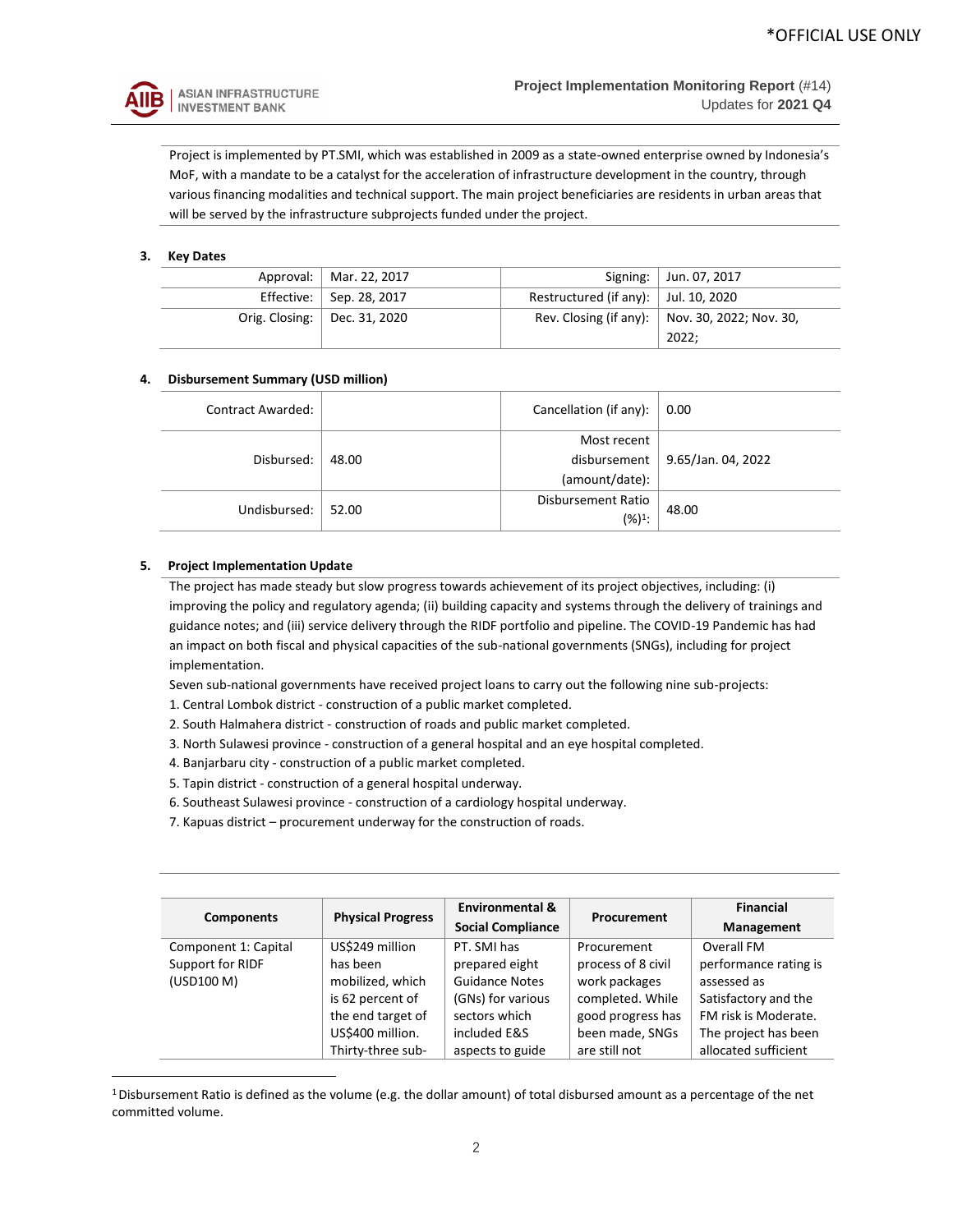

|                                                             | project loans have<br>been appraised,<br>exceeding the end<br>target of 30.<br>There are two<br>portfolios<br>underway: (i)<br>construction for<br>the hospital in<br>Tapin with the<br>estimated<br>completion date<br>of March 2022,<br>and (ii)<br>construction of<br>the cardiac<br>hospital in<br>Southeast<br>Sulawesi that is<br>estimated to be<br>completed in<br>September 2022.<br>There is one<br>underway<br>pipeline:<br>rehabilitation of<br>Kapuas roads that<br>are being<br>procured. The<br>progress report<br>has been<br>submitted timely<br>by PT. SMI. | the SNGs in<br>preparing<br>projects. Other<br>GNs will be<br>prepared in<br>accordance with<br>the pipeline and<br>portfolio of PT<br>SMI. Social and<br>Environmental<br>Due Diligence<br>(SEDD) reports<br>have been<br>finalized. | familiar with the<br>World Bank's<br>Procurement<br>guidelines and<br>documents and<br>procurement is<br>rated as<br>moderately<br>satisfactory.<br>However, in<br>addition to World<br>Bank support,<br>individual<br>procurement<br>consultants and<br>consulting firms<br>have been hired<br>to provide<br>necessary<br>support. | budget in FY 2021<br>DIPA in Dir SMI, DG<br>Treasury, Ministry of<br>Finance. The loan has<br>disbursed<br>US\$76,592,309.88 or<br>38.29 percent from<br>its total allocation. So<br>far, the loan has been<br>used to finance nine<br>packages sub-<br>projects in seven<br>province/districts/city<br>amounted to IDR<br>1,472,017,140,780<br>(US\$102.6 million).<br>Currently the project<br>is processing an<br>additional amount of<br>IDR 280,341,000,000<br>or about US\$19.6<br>million which will<br>bring the<br>disbursement of the<br>loan into<br>US\$96,196,575.61 or<br>about 48 percent of<br>the total loan. The<br>project submitted its<br>IFRs timely and in<br>good shape. The PT<br>SMI FY 2021 audit<br>report will be due for<br>submission to the<br>Bank on June 30,<br>2022 |
|-------------------------------------------------------------|-------------------------------------------------------------------------------------------------------------------------------------------------------------------------------------------------------------------------------------------------------------------------------------------------------------------------------------------------------------------------------------------------------------------------------------------------------------------------------------------------------------------------------------------------------------------------------|---------------------------------------------------------------------------------------------------------------------------------------------------------------------------------------------------------------------------------------|-------------------------------------------------------------------------------------------------------------------------------------------------------------------------------------------------------------------------------------------------------------------------------------------------------------------------------------|---------------------------------------------------------------------------------------------------------------------------------------------------------------------------------------------------------------------------------------------------------------------------------------------------------------------------------------------------------------------------------------------------------------------------------------------------------------------------------------------------------------------------------------------------------------------------------------------------------------------------------------------------------------------------------------------------------------------------------------------------------------------------------------------------------|
| Component 2: RIDF<br>Project Development<br>Facility (PDF)* | Thirty-two SNGs<br>have applied for<br>RIDF PDF support,<br>exceeding the<br>target of thirty<br>(107 percent of<br>target). Twenty-<br>nine subprojects<br>have been<br>prepared with<br>assistance from<br>the PDF,<br>exceeding the<br>target of 30 (103<br>percent of target)                                                                                                                                                                                                                                                                                             | n/a                                                                                                                                                                                                                                   | 19 consulting<br>services and<br>individual<br>consultants for FS,<br>DEDs and ESIAs<br>awarded to<br>support<br><b>SNGs</b>                                                                                                                                                                                                        |                                                                                                                                                                                                                                                                                                                                                                                                                                                                                                                                                                                                                                                                                                                                                                                                         |
| Component 3: Early<br>Response and Recovery<br>Component    | 16 SNGs had<br>expressed their<br>intention to<br>access the ERRC                                                                                                                                                                                                                                                                                                                                                                                                                                                                                                             | To further support<br>the SNGs, PT SMI<br>has deployed a<br>team comprising                                                                                                                                                           | n/a                                                                                                                                                                                                                                                                                                                                 |                                                                                                                                                                                                                                                                                                                                                                                                                                                                                                                                                                                                                                                                                                                                                                                                         |
|                                                             | line of credit,                                                                                                                                                                                                                                                                                                                                                                                                                                                                                                                                                               | of well-                                                                                                                                                                                                                              |                                                                                                                                                                                                                                                                                                                                     |                                                                                                                                                                                                                                                                                                                                                                                                                                                                                                                                                                                                                                                                                                                                                                                                         |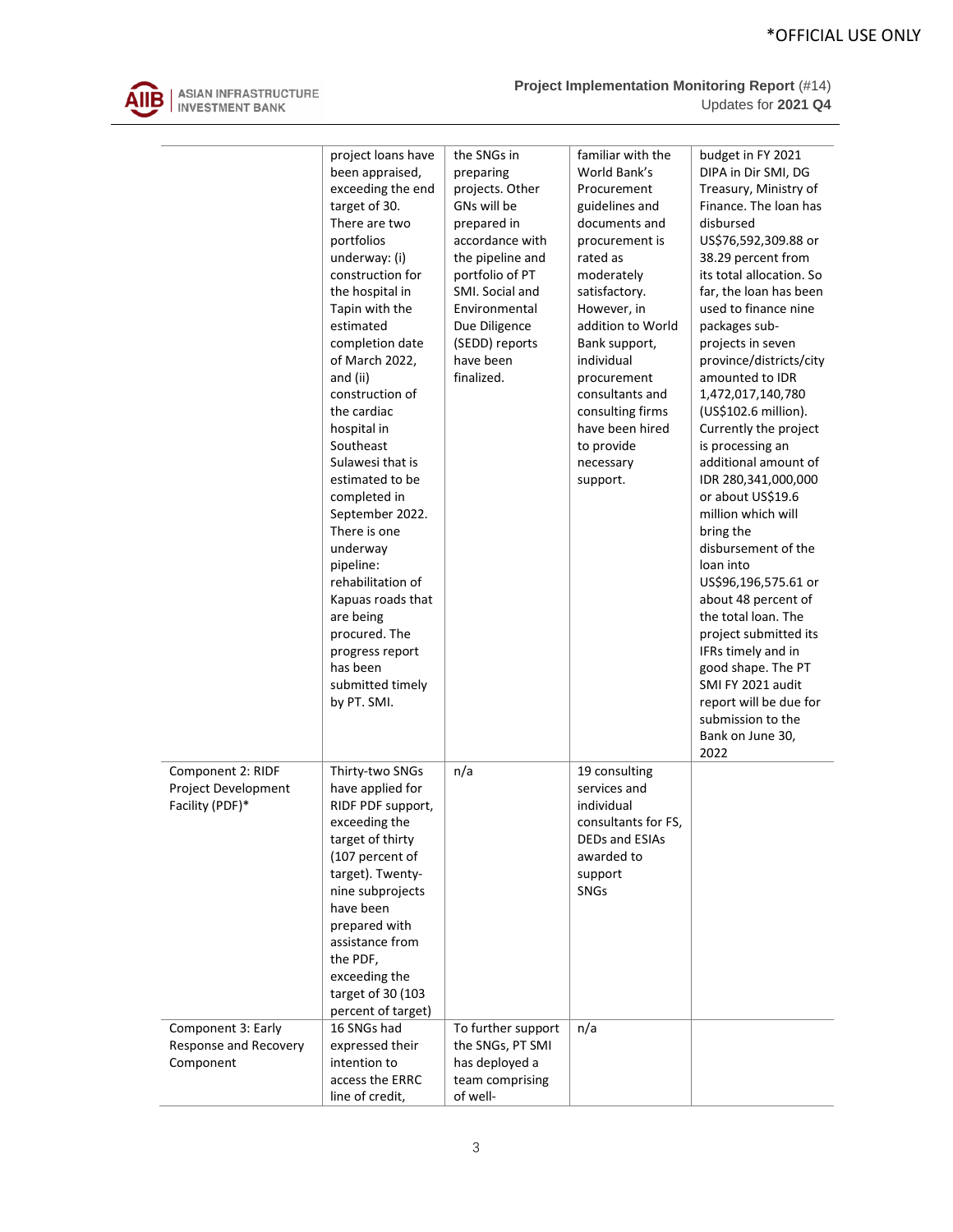

| however, only       | experienced          |  |
|---------------------|----------------------|--|
| four have been      | environmental        |  |
| proposed            | and social           |  |
| formally. The four  | safeguard            |  |
| proposals total     | specialists to carry |  |
| US\$25.7 million:   | out, among           |  |
| Solok hospital      | others, (i) support  |  |
| (US\$7 million),    | project              |  |
| Lampung Selatan     | preparation,         |  |
| roads (US\$6.4      | including the        |  |
| million), Batu Bara | upcoming ERRC        |  |
| roads and           | pipelines, (ii)      |  |
| drainage (US\$7     | monitor the          |  |
| million), and       | implementation of    |  |
| <b>Bulukumba</b>    | the Corrective       |  |
| markets (US\$5.3    | <b>Action Plans</b>  |  |
| million). As of     | (CAPs) as specified  |  |
| December 31,        | in the Financing     |  |
| 2021, two SNGs      | Agreements for       |  |
| have signed the     | sub-projects         |  |
| sub-loan            | during               |  |
| agreement: Solok    | construction.        |  |
| and Lampung         |                      |  |
| Selatan, following  |                      |  |
| the concurrence     |                      |  |
| by Ministry of      |                      |  |
| <b>Home Affairs</b> |                      |  |
| (MoHA).             |                      |  |

#### **6. Status of the Grievance Redress Mechanism (GRM)**

GRMs have been set up at both PT.SMI and SNG levels. At the PT.SMI level, public can currently submit complaints through an email address, phone and/or fax number published on its website. The website functionality itself is also being expanded to receive and respond to complaints. Nevertheless, the Bank noted that most complaints were channeled and received through SNGs; which has been continuously followed-up, closely monitored, and the records are available offline, both at respective SNGs and PT. SMI. The Bank acknowledged that PT. SMI has agreed to disclose the information of the submitted complaints and its follow up actions through their website by adjusting the current GRM features by early February 2022.

#### **7. Results Monitoring**

The achievement of result indicators are varied. Some are exceeding their targets, some are on track to achieve their targets, while some are estimated to be underachieved.

#### **Project Objective Indicators #1**

Indicator 1: Number of subprojects receiving RIDF loans.

| Year          | <b>Target</b> | Actual | Comments, if any |
|---------------|---------------|--------|------------------|
| Jan. 02, 2016 |               | O      |                  |
| Jan. 02, 2017 |               | O      |                  |
| Jan. 02, 2018 |               |        |                  |
| Jan. 02, 2019 | 10            |        |                  |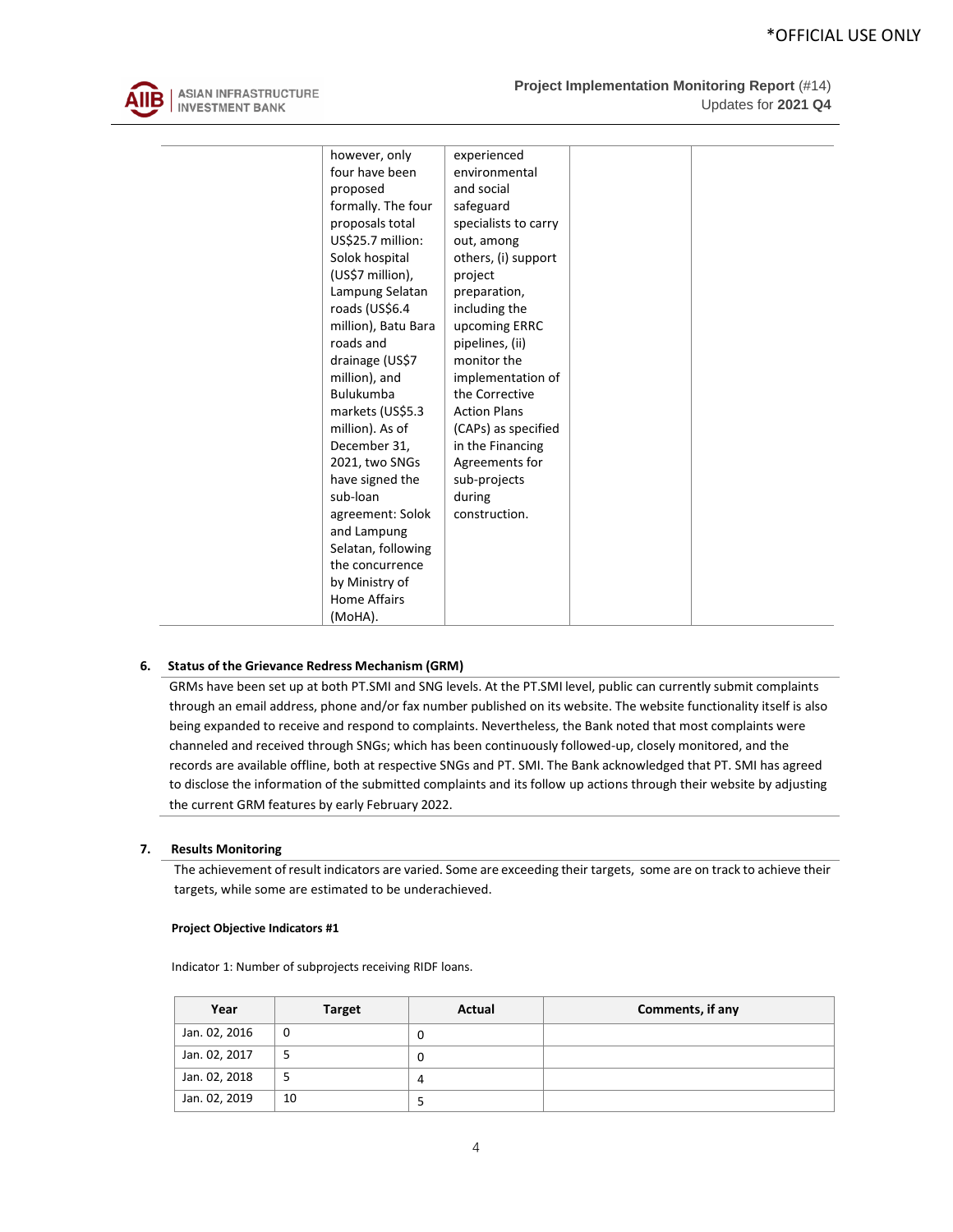

| Jan. 02, 2020 | 15 |  |
|---------------|----|--|
| Jan. 02, 2021 | 18 |  |
| Jan. 02, 2022 | 20 |  |

#### **Project Objective Indicators #2**

Indicator 2: Average loan size approved by RIDF (IDR bn)

| Year          | <b>Target</b> | Actual | Comments, if any |
|---------------|---------------|--------|------------------|
| Jan. 02, 2016 | 0             | 0      |                  |
| Jan. 02, 2017 | $>=100$       | 0      |                  |
| Jan. 02, 2018 | $>=100$       | 118    |                  |
| Jan. 02, 2019 | $> = 120$     | 126    |                  |
| Jan. 02, 2020 | $> = 150$     | 159.1  |                  |
| Jan. 02, 2021 | $> = 150$     | 159.2  |                  |
| Jan. 02, 2022 | $>=150$       | 159.2  |                  |

## **Project Objective Indicators #3**

Indicator 3: Average tenor of loans approved by RIDF (years)

| Year          | <b>Target</b> | Actual | Comments, if any |
|---------------|---------------|--------|------------------|
| Jan. 02, 2016 | 0             | 0      |                  |
| Jan. 02, 2017 | 5.0           | -      |                  |
| Jan. 02, 2018 | 5.0           | 5.0    |                  |
| Jan. 02, 2019 | 5.0           | 4.9    |                  |
| Jan. 02, 2020 | 5.5           | 4.5    |                  |
| Jan. 02, 2021 | 6.0           | 4.75   |                  |
| Jan. 02, 2022 | 6.0           | 4.75   |                  |

## **Project Objective Indicators #4**

Indicator 4: Number of SNGs receiving assistance through ERRC

| Year          | Target | Actual | Comments, if any |
|---------------|--------|--------|------------------|
| Jan. 02, 2016 | v      |        |                  |
| Jan. 02, 2022 | 10     |        |                  |

## **Project Objective Indicators #5**

Indicator 5: Return on RIDF assets

| Year          | Target    | Actual | Comments, if any |
|---------------|-----------|--------|------------------|
| Jan. 02, 2016 |           | υ      |                  |
| Jan. 02, 2017 | $> = 1\%$ | υ      |                  |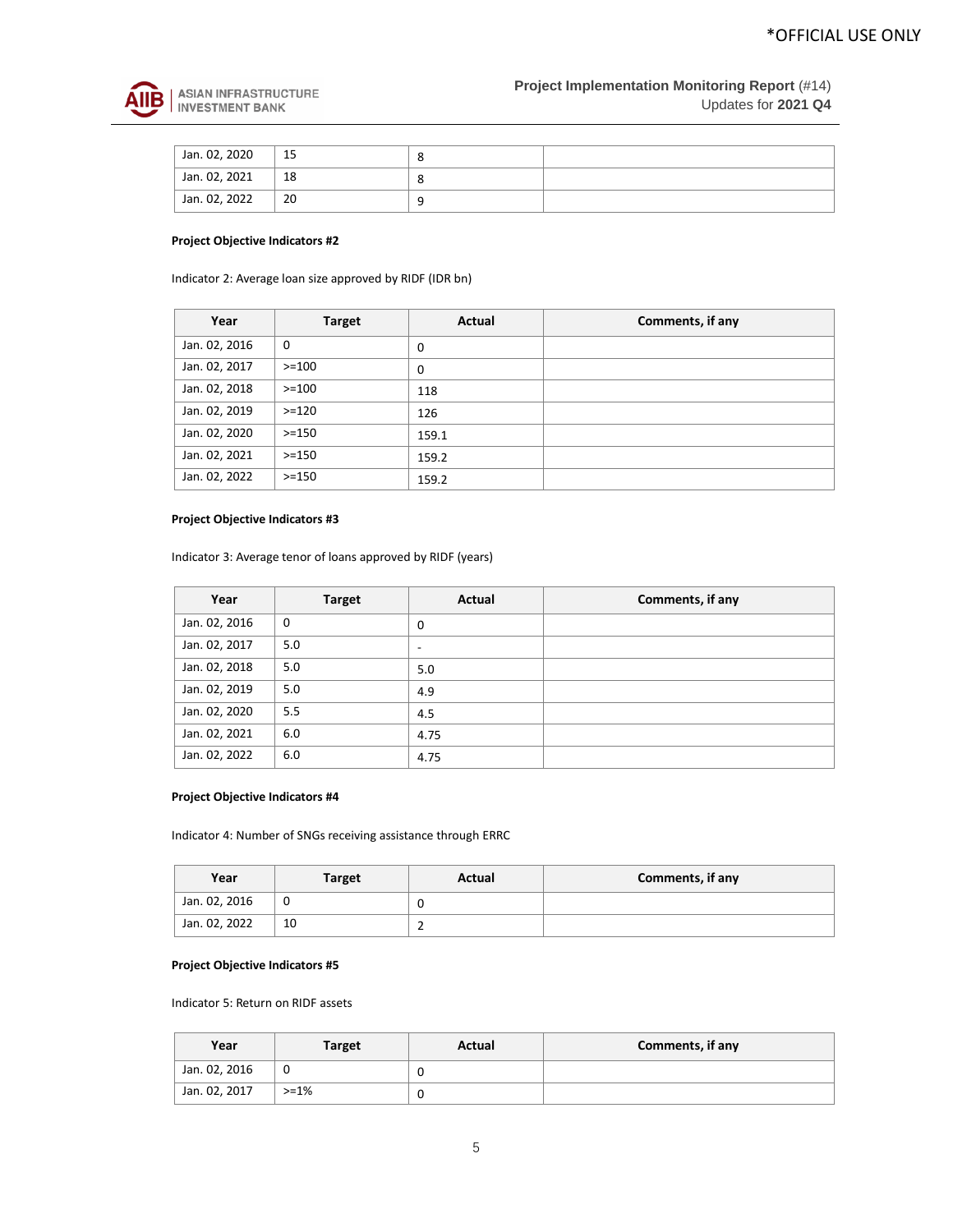

| Jan. 02, 2018 | $>=1\%$   | 0 |  |
|---------------|-----------|---|--|
| Jan. 02, 2019 | $> = 1\%$ | 0 |  |
| Jan. 02, 2020 | $>=1\%$   | 0 |  |
| Jan. 02, 2021 | $> = 1\%$ | 0 |  |
| Jan. 02, 2022 | $>=1\%$   |   |  |

## **Project Objective Indicators #6**

Indicator 6: Non-performing loans

| Year          | <b>Target</b> | Actual   | Comments, if any |
|---------------|---------------|----------|------------------|
| Jan. 02, 2016 | $\mathbf 0$   | 0        |                  |
| Jan. 02, 2017 | $<$ 5%        | 0        |                  |
| Jan. 02, 2018 | $<$ 5%        | 0        |                  |
| Jan. 02, 2019 | $<$ 5%        | 0        |                  |
| Jan. 02, 2020 | $<$ 5%        | $\Omega$ |                  |
| Jan. 02, 2021 | $<$ 5%        | 0        |                  |
| Jan. 02, 2022 | $<$ 5%        | 0        |                  |

## **Project Objective Indicators #7**

Indicator 7: Proportion of the total loan portfolio concentrated in a single sector

| Year          | <b>Target</b> | Actual | Comments, if any |
|---------------|---------------|--------|------------------|
| Jan. 02, 2016 | $\mathbf 0$   | 0      |                  |
| Jan. 02, 2017 | <=50%         | 0      |                  |
| Jan. 02, 2018 | $<=45%$       | 61     |                  |
| Jan. 02, 2019 | $<=45%$       | 43     |                  |
| Jan. 02, 2020 | $<=40%$       | 67     |                  |
| Jan. 02, 2021 | $<=40%$       | 50     |                  |
| Jan. 02, 2022 | $<=40%$       | 44.4   |                  |

#### **Project Objective Indicators #8**

Indicator 8: Number of SNGs receiving capacity building training

| Year          | <b>Target</b> | Actual | Comments, if any |
|---------------|---------------|--------|------------------|
| Jan. 02, 2016 | 50            | U      |                  |
| Jan. 02, 2020 | 50            | 50     |                  |
| Jan. 02, 2021 | 50            | 85     |                  |
| Jan. 02, 2022 | 75            | 85     |                  |

## **Intermediate Result Indicators #1**

Indicator 1: Amount of capital raised (USD million)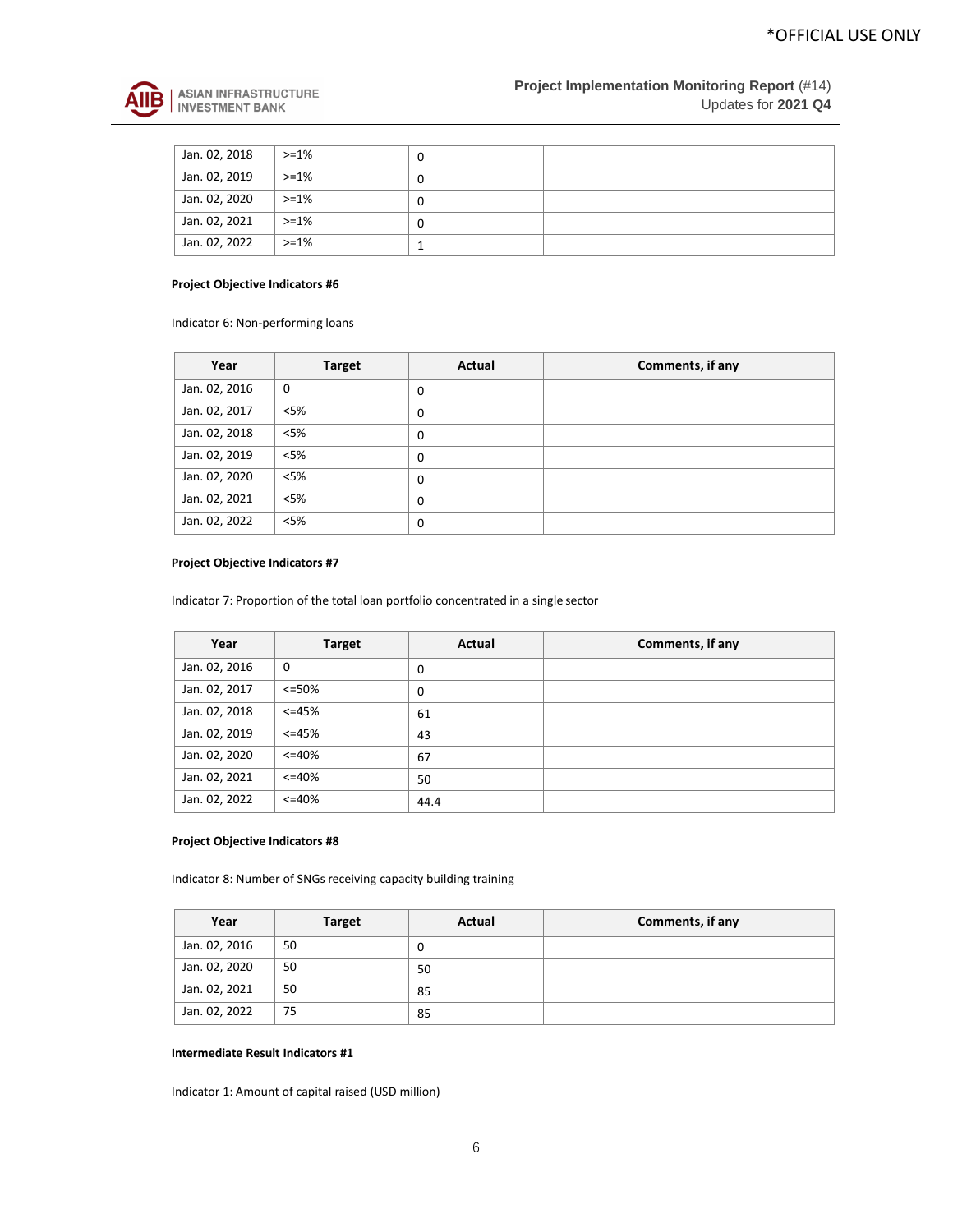

| Year          | <b>Target</b> | Actual | Comments, if any |
|---------------|---------------|--------|------------------|
| Jan. 02, 2016 | 0             | 0      |                  |
| Jan. 02, 2017 | 50            | 0      |                  |
| Jan. 02, 2018 | 50            | 39.2   |                  |
| Jan. 02, 2019 | 100           | 52.5   |                  |
| Jan. 02, 2020 | 150           | 128.8  |                  |
| Jan. 02, 2021 | 200           | 234.6  |                  |
| Jan. 02, 2022 | 200           | 249.1  |                  |

#### **Intermediate Result Indicators #2**

Indicator 2: Number of sub-project loans appraised

| Year          | <b>Target</b> | Actual | Comments, if any |
|---------------|---------------|--------|------------------|
| Jan. 02, 2016 | $\mathbf 0$   | 0      |                  |
| Jan. 02, 2017 | $>=5$         | 0      |                  |
| Jan. 02, 2018 | $>=5$         | 8      |                  |
| Jan. 02, 2019 | $>=15$        | 17     |                  |
| Jan. 02, 2020 | $>= 25$       | 28     |                  |
| Jan. 02, 2021 | $>= 30$       | 28     |                  |
| Jan. 02, 2022 | $>= 30$       | 33     |                  |

## **Intermediate Result Indicators #3**

Indicator 3: Percentage of sub-project specific complaints received that are addressed / followed-up by sub-national governments

| Year          | <b>Target</b> | Actual                   | Comments, if any |
|---------------|---------------|--------------------------|------------------|
| Jan. 02, 2016 | $\mathbf 0$   | 0                        |                  |
| Jan. 02, 2017 | 80%           | ۰                        |                  |
| Jan. 02, 2018 | 90%           | $\overline{\phantom{a}}$ |                  |
| Jan. 02, 2019 | 90%           | 100%                     |                  |
| Jan. 02, 2020 | 100%          | 100%                     |                  |
| Jan. 02, 2021 | 100%          | 100%                     |                  |
| Jan. 02, 2022 | 100%          | 100%                     |                  |

#### **Intermediate Result Indicators #4**

Indicator 4: Number of SNGs applying to ERRC (Number)

| Year          | <b>Target</b> | Actual | Comments, if any |
|---------------|---------------|--------|------------------|
| Jan. 02, 2016 |               | υ      |                  |
| Jan. 02, 2020 | υ             | O      |                  |
| Jan. 02, 2022 | 20            | 16     |                  |